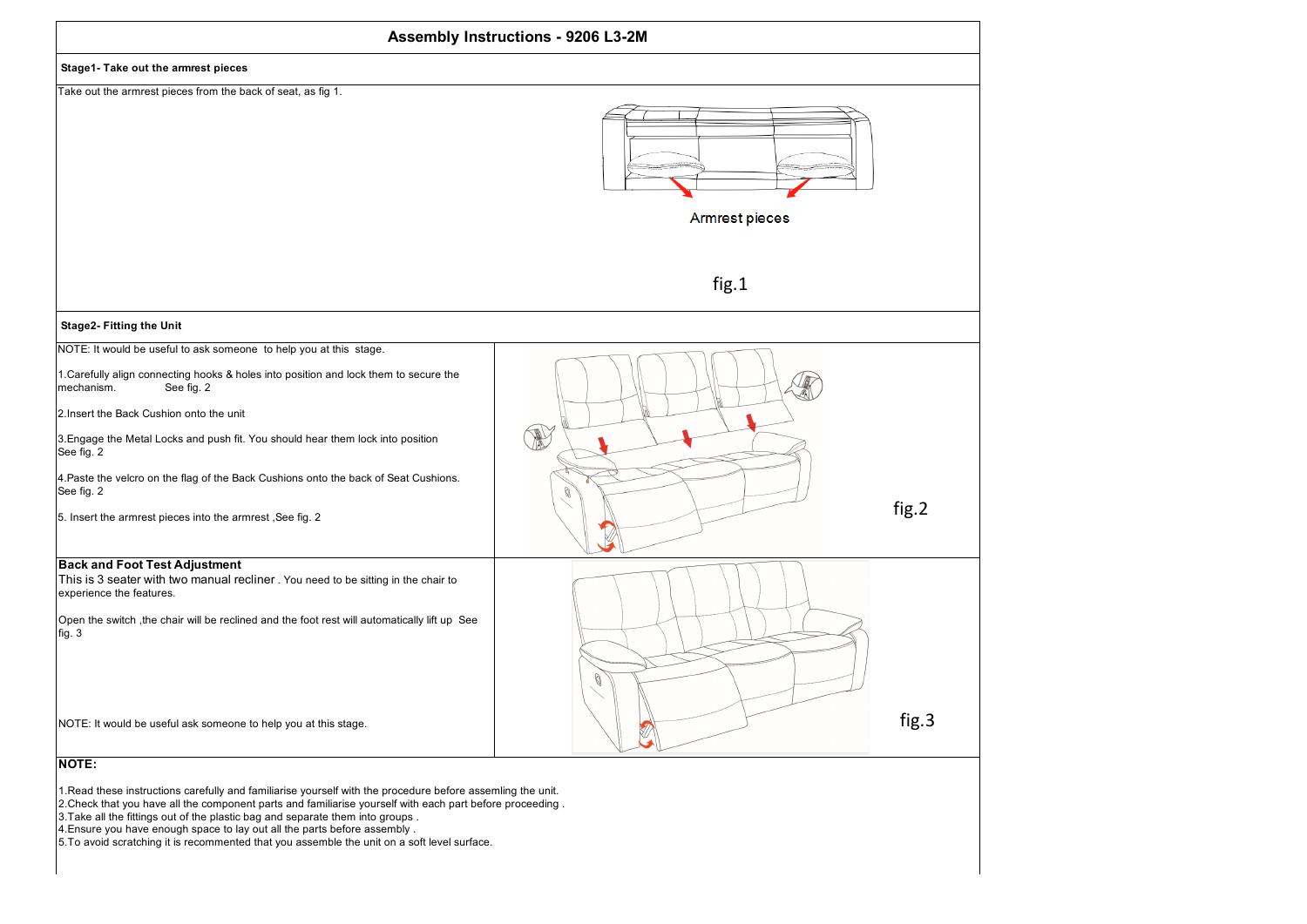

1.Read these instructions carefully and familiarise yourself with the procedure before assemling the unit.

2.Check that you have all the component parts and familiarise yourself with each part before proceeding .

3.Take all the fittings out of the plastic bag and separate them into groups .

4. Ensure you have enough space to lay out all the parts before assembly .

5.To avoid scratching it is recommented that you assemble the unit on a soft level surface.